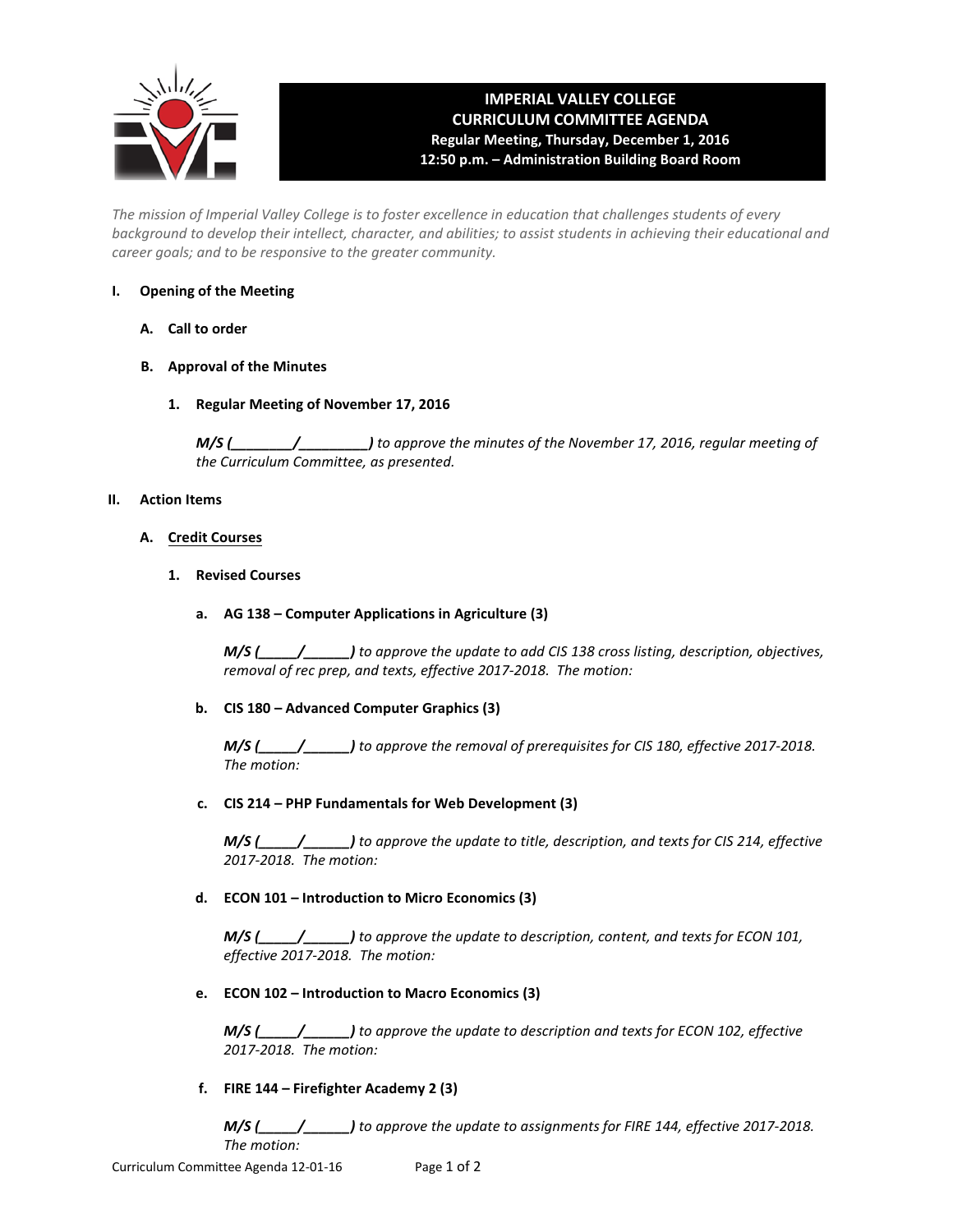- **2. New Course**
	- **a. CIS 138 Computer Applications in Agriculture (3)**

*M/S (\_\_\_\_\_/\_\_\_\_\_\_) to approve the addition of CIS 138, to the credit curriculum, effective 2017- 2018, as presented. The motion:*

- **B. Distance Education Courses Addendum Documentation**
	- **a. AG 138 Computer Applications in Agriculture (3)**
	- **b. CIS 138 Computer Applications in Agriculture (3)**
	- **c. CIS 214 PHP Fundamentals for Web Development (3)**
	- **d. CSI 104 Concepts of Probation and Parole (3)**

*M/S (\_\_\_\_\_\_\_\_\_/\_\_\_\_\_\_\_\_\_\_) to approve the Distance Education Addendum for AG 138, CIS 138, CIS 214, and CSI 104, effective 2016-2017, to provide greater access and allow the inclusion of all modalities of learning, as presented. The motion:*

## **C. Faculty Prioritization**

*M/S (\_\_\_\_\_\_\_\_/\_\_\_\_\_\_\_\_\_\_)* to approve the Instructional Council faculty prioritization recommendation, as presented. The motion:

## **III. Discussion Items**

- **IV. Information Items**
	- **1. Course Short Titles**
- **V. Other Items**
- **VI. Next Regular Meeting: February 16, 2017, 12:50pm in the Board Room**

## **VII. Adjournment**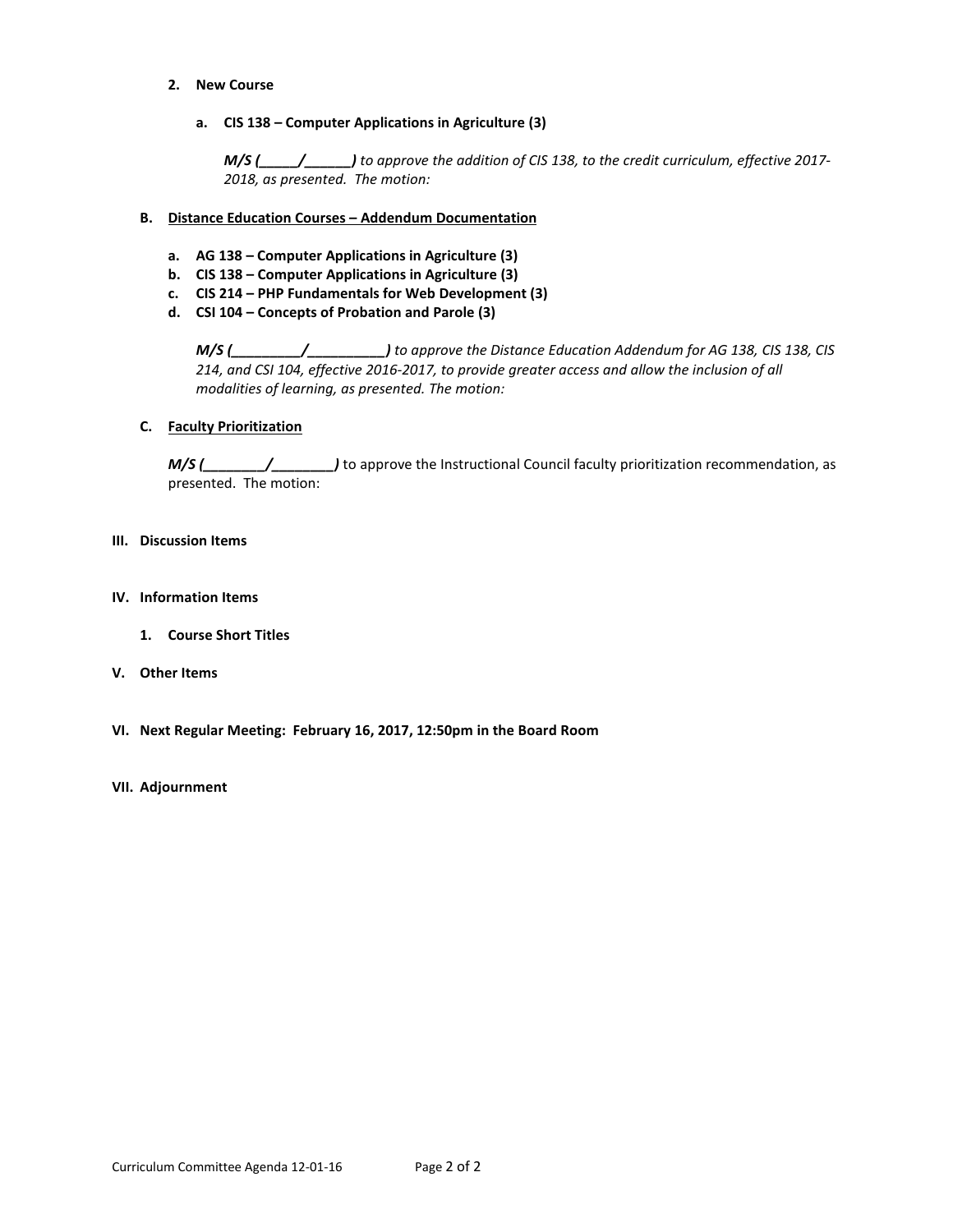

# **IMPERIAL VALLEY COLLEGE CURRICULUM COMMITTEE MINUTES (Unadopted) Regular Meeting, Thursday, November 17, 2016**

**12:50 p.m. –Board Room**

| Present:            | $\Box$ Nicholas Akinkuoye | ⊠Craig Blek           | ⊠Tina Aguirre             | ⊠David Drury for       |
|---------------------|---------------------------|-----------------------|---------------------------|------------------------|
|                     |                           |                       |                           | Andrew Robinson        |
|                     | ⊠Michael Heumann          | □Xochitl Tirado       | $\Box$ Daniel Gilison     | <b>⊠Carol Hegarty</b>  |
|                     | ⊠Allyn Leon               | ⊠Jose Velasquez       | ⊠Norma Nava               | ⊠Trinidad Argüelles    |
|                     | ⊠Andres Martinez          | ⊠Jose Ruiz            | $\Box$ Sydney Rice        | <b>⊠Kristen Gomez</b>  |
|                     | $\Box$ Kevin White        | $\Box$ Cathy Zazueta  | $\Box$ ASG Representative |                        |
|                     |                           |                       | Benjamin Barajas          |                        |
| <b>Consultants:</b> | <b>⊠Efrain Silva</b>      | $\Box$ Becky Green    | $\Box$ Gloria Carmona     | ⊠David Drury           |
|                     | $\Box$ David Zielinski    | $\square$ Norma Nunez | $\Box$ Kevin Howell       | $\Box$ Jill Kitzmiller |
|                     | $\Box$ Lennor Johnson     |                       |                           |                        |
| Ex-officio          |                           |                       |                           |                        |
| <b>Visitors:</b>    |                           |                       |                           |                        |
| <b>Recorder:</b>    | Dixie Krimm               |                       |                           |                        |

## **I. Opening of the Meeting**

## **A. Call to order**

Craig Blek called the regular meeting of the Imperial Valley College Curriculum Committee to order at 12:56 pm on Thursday, November 17, 2016.

#### **B. Approval of the Minutes**

## **1. Regular Meeting of October 20, 2016**

*M/S/C (Aguirre/Ruiz) to approve the minutes of the November 3, 2016, regular meeting of the Curriculum Committee, as presented.* 

## **II. Action Items**

## **A. Credit Courses**

#### **1. Revised Courses**

**a. AHP 062 – Home Health Aide (1.5)**

*M/S (Aguirre/Drury) to approve the update to class size, prerequisites, objectives and texts for AHP 062, effective 2017-2018. The motion carried.*

- **b. FIRE 100 – Fire Protection Organization (3)**
- **c. FIRE 101 – Fire Prevention Technology (3)**
- **d. FIRE 102 – Fire Protection Equipment and Systems (3)**
- **e. FIRE 103 – Building Construction for Fire Protection (3)**
- **f. FIRE 104 – Fire Behavior Combustion (3)**
- **g. FIRE 108 – Fire & Emergency Services Safety and Survival (3)**
- **h. FIRE 109 – Hazardous Materials for First Responders (2)**
- **i. FIRE 117 – Auto Extrication (1)**
- **j. FIRE 121 – ICS-200 Basic Incident Command System (1)**
- **k. FIRE 140 – Fire-First Responders (9.5)**
- **l. FIRE 220 – Fire Apparatus Driver/Operator 1A (2.5)**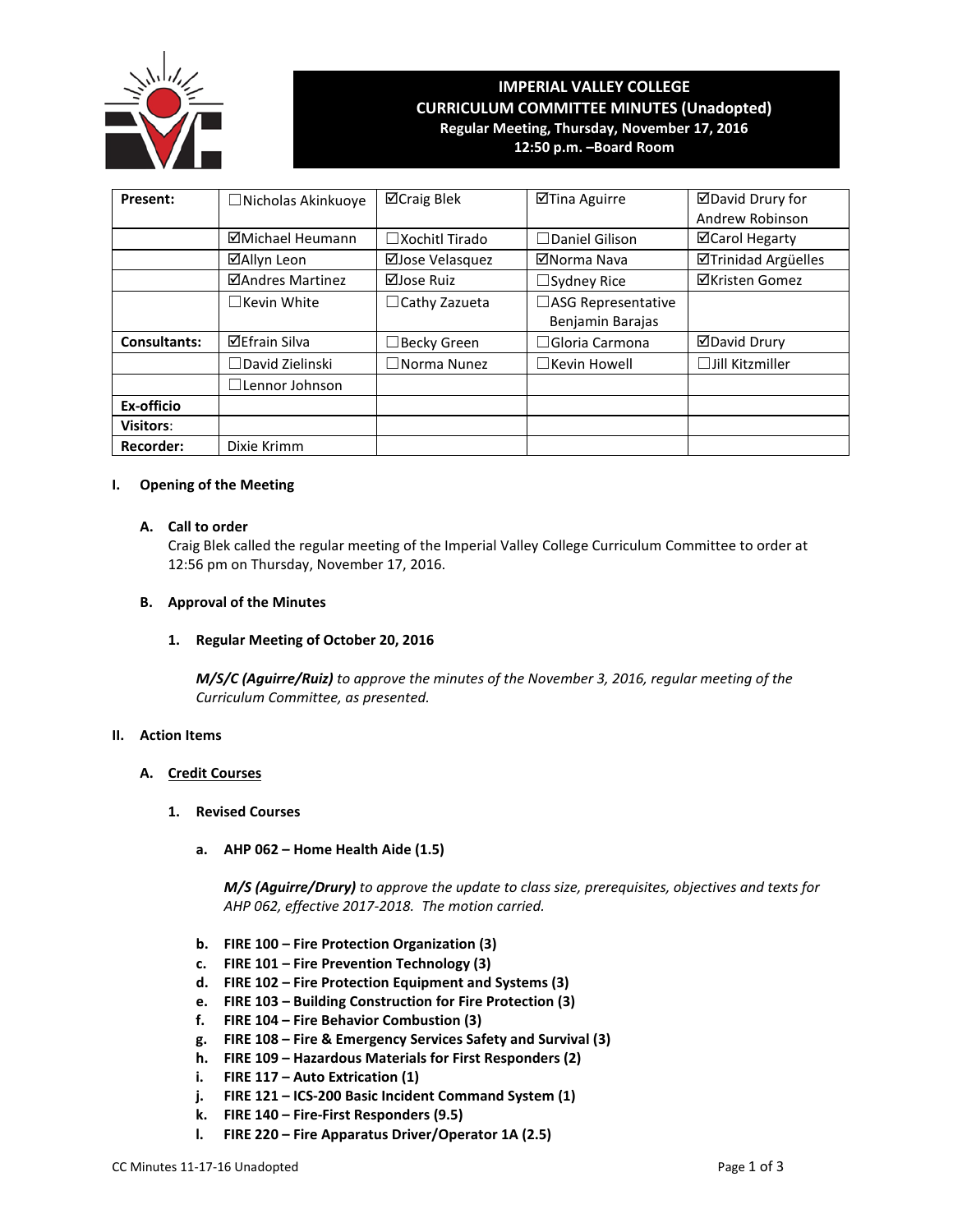- **m. FIRE 222 – Fire Investigation 1A (2.5)**
- **n. FIRE 223 – Fire Investigation 1B (2.5)**
- **o. FIRE 240 – Training Instructor 1A: Cognitive Lesson Delivery (1.5)**
- **p. PE 221 – Psychology of Coaching (2)**
- **q. PE 222 – Sports Officiating (3)**

*M/S (Aguirre/Drury) to approve the update to SLOs, assignments and/or texts for items b. through q. above, effective 2017-2018. The motion carried.*

**r. NURS 080 – Introduction to Nursing (1.5)**

*M/S (Aguirre/Drury) to approve the update to description, prerequisite, objectives, methods of evaluation, assignments, texts, and SLOs for NURS 080, effective 2017-2018. The motion carried.*

- **s. NURS 081 – Individual Studies 1st semester: Nursing (1)**
- **t. NURS 082 – Individual Studies 2nd semester: Nursing (1)**
- **u. NURS 083 – Individual Studies 3rd semester: Nursing (1)**
- **v. NURS 084 – Individual Studies 4th semester: Nursing (1)**

*M/S (Aguirre/Drury) to approve the update to objectives for NURS 081, 082, 083, and 084, effective 2017-2018. The motion carried.*

**w. PE 106 – Walking/Jogging Fitness (1)**

*M/S (Drury/Aguirre) to approve the update to class size from 30 to 40 and texts for PE 106, effective 2017-2018. The motion carried.*

- **x. WT 110 – Water Treatment Plant Operator I (4)**
- **y. WT 130 – Wastewater Treatment Operator I (4)**
- **z. WT 140 – Water Distribution Systems (4)**
- **aa. WT 150 – Wastewater Collection Systems (4)**

*M/S (Velasquez/Aguirre) to approve the removal of prerequisites and update to texts for WT 110, 130, 140, and 150, effective 2017-2018. The motion carried.*

## **2. New Credit Courses**

**a. BUS 108 – Volunteer Income Tax Preparation (VITA) (3)**

*M/S (Martinez/Heumann) to approve the addition of BUS 108, to the credit curriculum, effective 2017-2018, as presented. The motion carried.*

# **3. New Noncredit Courses**

- **a. ENGL 805 – Fundamental Academic English Skills: Academic Vocabulary Development**
- **b. ENGL 806 – Fundamental Academic English Skills: Sentence Combining and Paragraph Construction**
- **c. ENGL 807 – Fundamental Academic English Skills: Reading to Write**
- **d. ENGL 808 – Fundamental Academic English Skills: Grammar and Punctuation**

*M/S (Heumann/Drury) to approve the addition of ENGL 805, 806, 807, and 808, to the noncredit curriculum, effective 2017-2018, as presented. The motion carried.*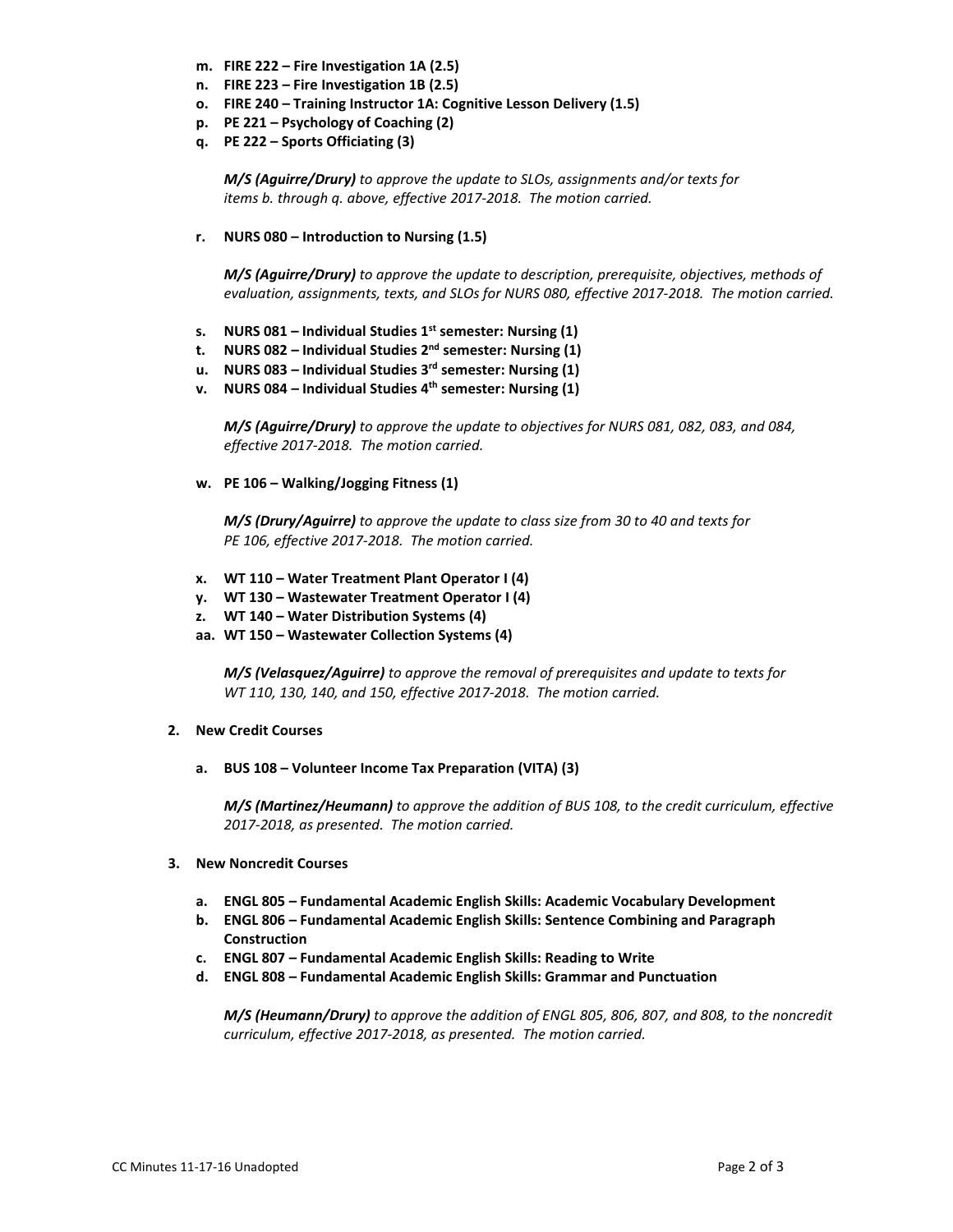## **B. Degrees and Certificates**

- **1. Revised Degree and Certificate**
	- **a. Business Accounting Technician Degree and Certificate**
	- **b. Business Management Degree and Certificate**

*M/S (Martinez/Heumann) to approve the revision to Business Accounting Technician and Business Management Degree and Certificate programs, effective 2017-2018, as presented. The motion carried.*

## **2. New Noncredit Certificate of Competency**

## **a. Academic Preparedness in English**

*M/S (Heumann/Drury) to approve the addition of Academic Preparedness in English Certificate of Competency, noncredit certificate program, effective 2017-2018, as presented. The motion carried.*

## **III. Discussion Items**

## **1. Program Pathways**

Members were reminded to submit any revisions to their program pathways by the end of the semester.

## **2. Course Review List**

The master course list was reviewed again and members were reminded to fill in the columns for large quota and credit by exam.

## **IV. Information Items**

None.

## **V. Other Items**

Craig reminded members that the deadline for proposals affecting catalog is approaching and to be sure to get necessary submissions done by December 1st.

## **VI. Next Regular Meeting: December 1, 2016, 12:50pm in the Board Room**

## **VII. The meeting adjourned at 1:15 p.m.**

In accordance with the Ralph M. Brown Act and SB 751, minutes of the IVC Curriculum Committee record the votes of all committee members as follows: (1) Members recorded as absent are presumed not to have voted; (2) the names of members voting in the minority or abstaining are recorded; (3) all other members are presumed to have voted in the majority.